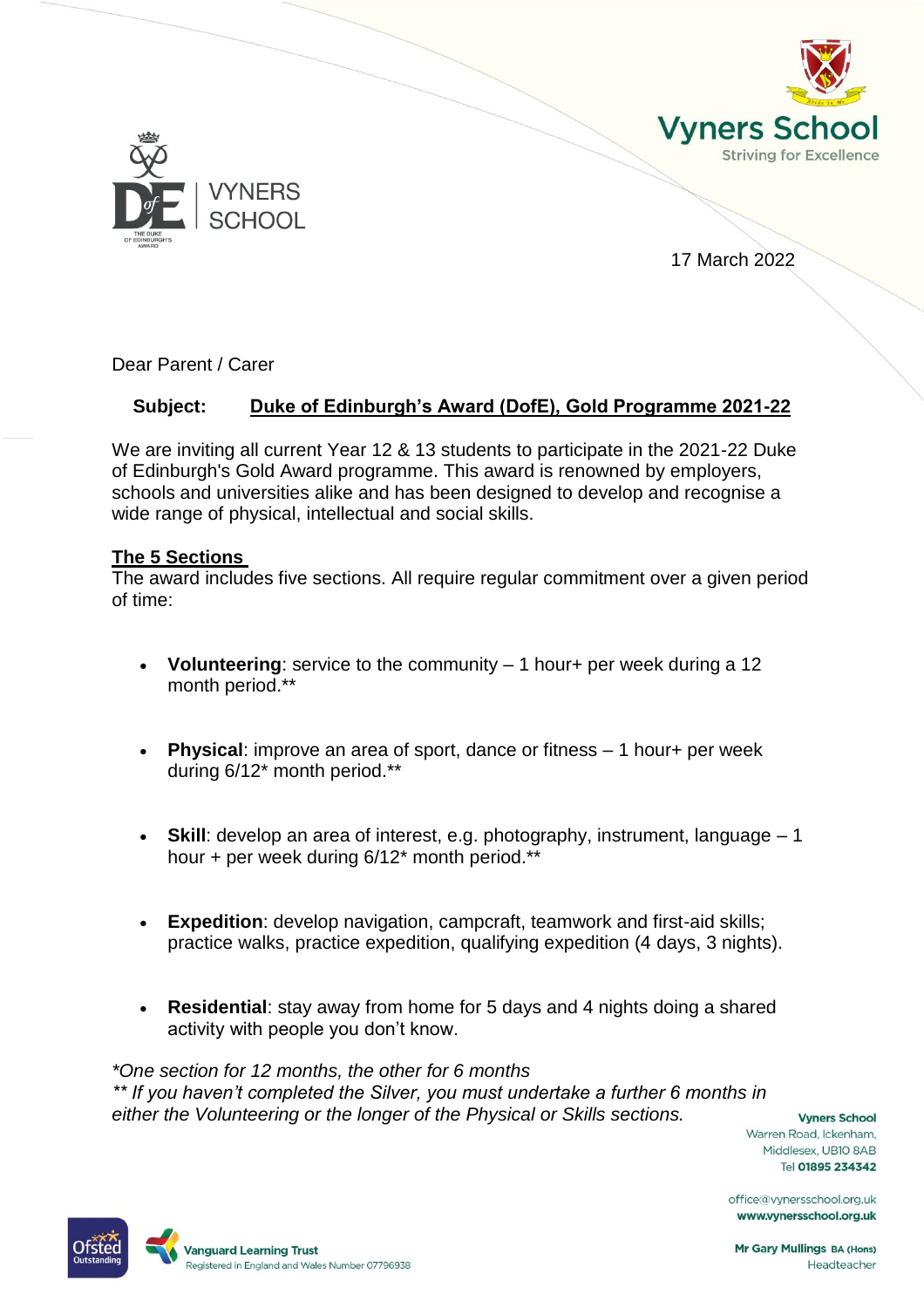Participation in the programme need not necessarily take a great deal of additional time out of students' schedules; your son/daughter may already take (inside or outside of school!), for example, music lessons, play in a team or help out in a nonprofit organisation regularly. Many activities can simply be continued to count as sections.

If students are struggling to find an activity to fit one of the sections, the DofE [Opportunity Finder](https://www.dofe.org/opportunity-finder/) is a brilliant resource designed to help with that. The Opportunity Finder can also be used to make arrangements with external organisations for the expedition section.

## **Expedition Options**

We are not currently in a position to offer the expedition section through school. There are some fantastic opportunities with external providers that can be accessed through the [DofE Opportunity Finder](https://www.dofe.org/opportunity-finder/opportunity-for-dofe-participant/?paged=1) website.

#### **Cost**

The **cost of joining the programme is £30**, covering the DofE registration fee, and a welcome pack. **Please be sure your child is willing to participate, as this fee is non-refundable**. This will appear as a **single payment on Squid**.

Other costs may be incurred as part of the completion of the sections - but these can vary greatly!

Please make payments as soon as possible. The current offer will be available on Squid until Friday 6 May. Missing this deadline will not mean they have missed out entirely on participating, but it will certainly significantly delay their start date. Individuals wanting to sign up after Friday 6 May will have to contact Miss McGovern directly to arrange it.

If you are experiencing financial hardship and this is likely to prevent your child applying, please indicate this on the form. The school has some funds available to facilitate student participation in these circumstances.

> **Vyners School** Warren Road, Ickenham, Middlesex, UB10 8AB Tel 01895 234342

office@vynersschool.org.uk www.vynersschool.org.uk

Mr Gary Mullings BA (Hons) Headteacher